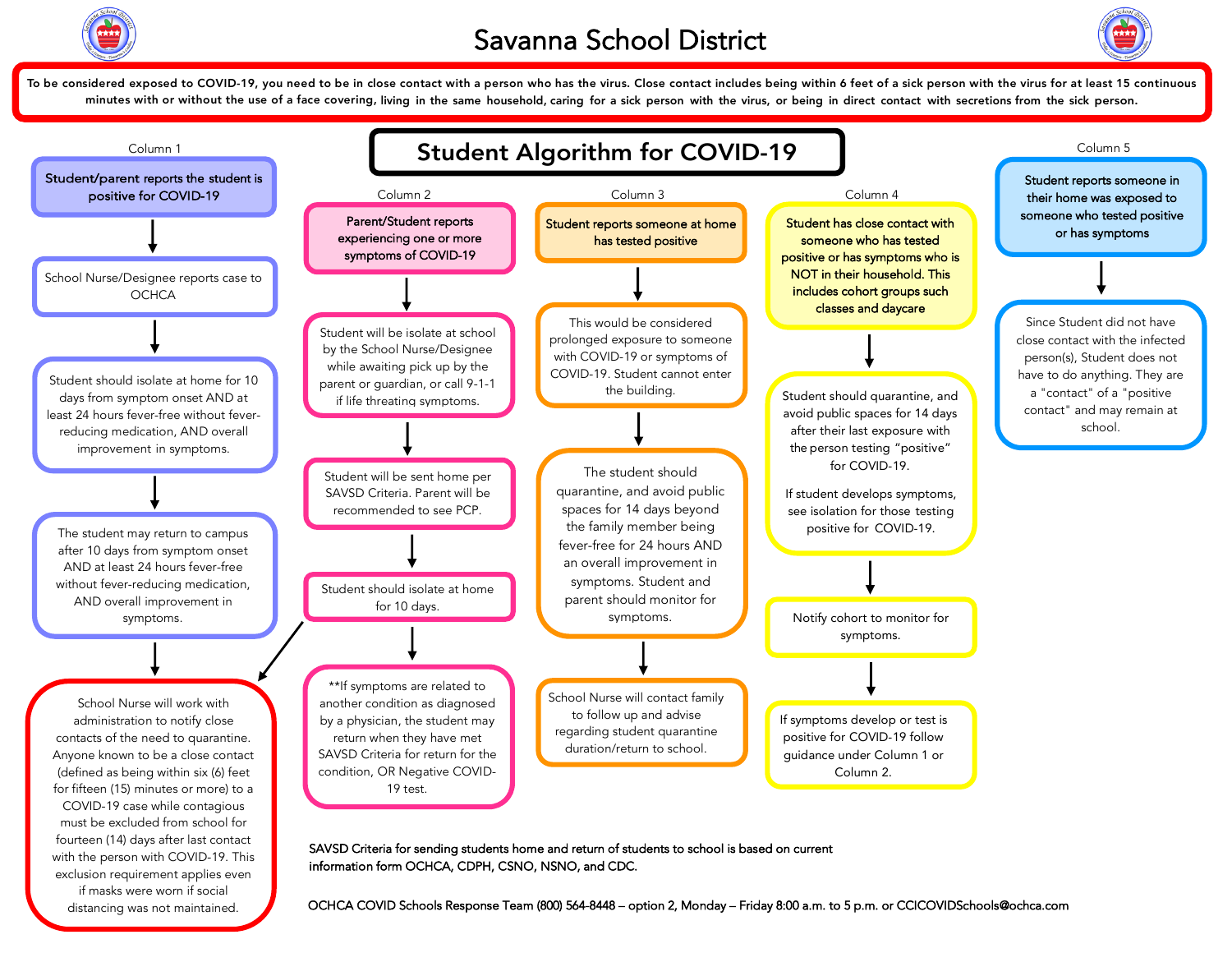



To be considered exposed to COVID-19, you need to be in close contact with a person who has the virus. Close contact includes being within 6 feet of a sick person with the virus for at least 15 continuous minutes with or without the use of a face covering, living in the same household, caring for a sick person with the virus, or being in direct contact with secretions from the sick person.